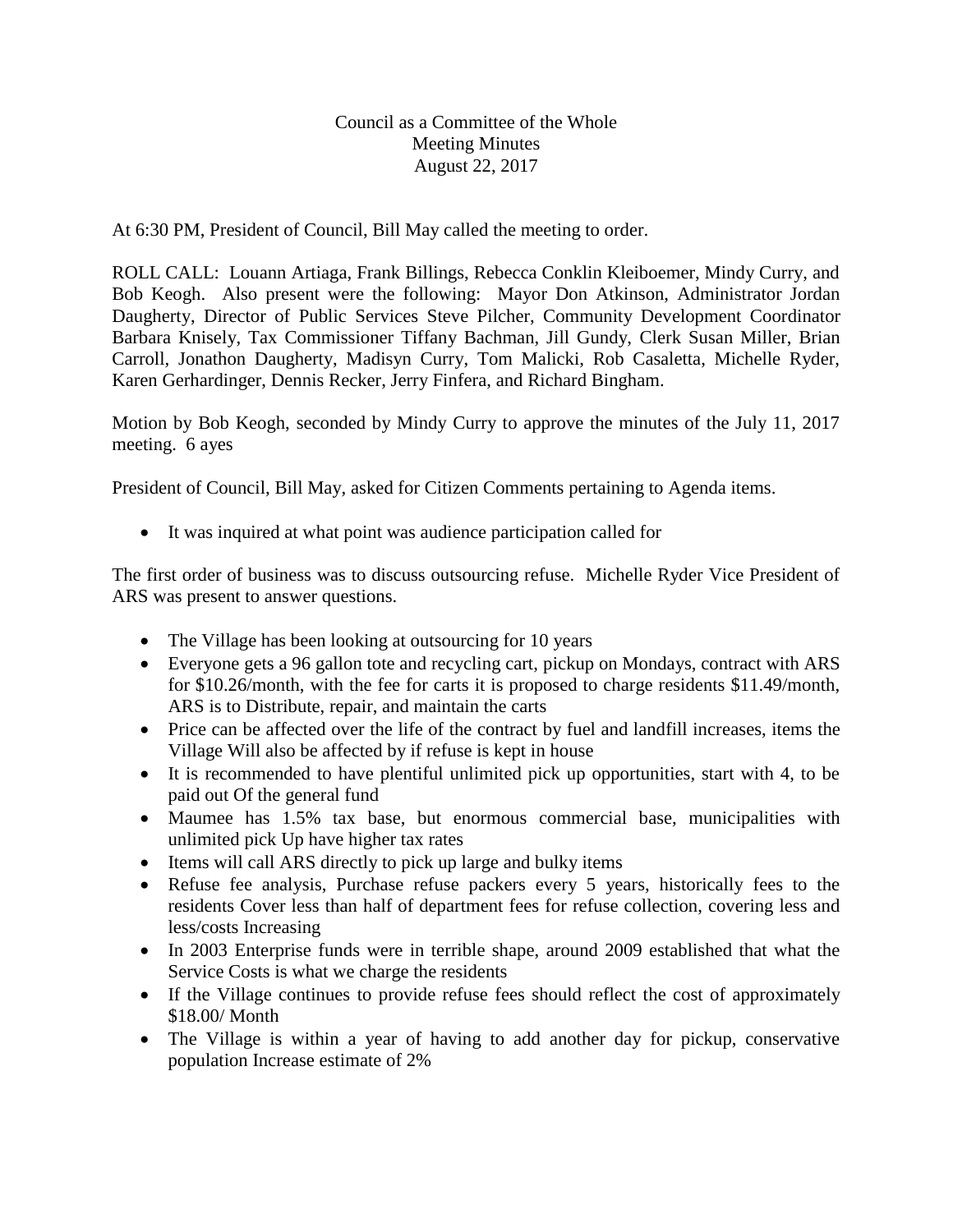- Refuse packer with arm, 1 day will need 2 packers and 3 people (instead of 5 people now), Do Not save money unless lay people off, landfill cost is 20-25% of sanitation cost – around \$60,000-65,000
- Spent a lot of money and work on the recycling center, 3 people instead of 5 leaves extra people For maintenance, Split pick up days until there are 2 refuse packers with the arm, Village Employees and service are top notch
- Village service no one can beat at \$18.00/month, ARS efficiency and value for dollars
- It is rare that pick up has to go into Tuesday, but the staff is working very hard and the Village Cannot sustain one day collection, ideal service and value by outsourcing
- Because of time this cannot be placed on the ballot
- There are a number of maintenance issues that we don't get to because of time, look at where We can free up time and give the resident value for their dollar and add service (curbside Recycling), win/win, cart style system, workman's comp, protect the workers and the Village
- The Village does basic services very well, beautify, add value
- During a snow storm Public Services need a minimum of 8 people working around the clock
- The Village should have begun to charge the appropriate rate a long ago, incremental changes Would have eliminated a large catch up
- Is refuse the only item that would be looked at for outsourcing? No, look at efficiency, Effectiveness, and cost – crack sealing, each community does what suits them
- Whitehouse, Cadillac service all the way through to your garbage
- ARS has better buying power, negotiating power and purchases workman's comp in bulk
- Primary landfill for Whitehouse would be the Evergreen landfill, but have agreements with Other landfills as a backup
- Recycling is done through a sister company, handled directly, but not at ARS
- Philosophy on how you treat employees, work efficiently, protect environment, bring drivers Home safe, sanitation is the third deadliest job  $-$  job training is very important, compensation is Very important, complete insurance packages are provided, 401ks, driver safety bonuses, Workers are number one for us, family owned and operated, workers have background checks, ARS is not self-insured
- Garbage was going to get more expensive no matter what, should have charged \$12 in 2015 and Eventually going to \$15
- Additionally pick up mattresses, tires, freezers, oil batteries, scrap metal, tried to eliminate this Service before to save costs – did not go over well
- Reduced fee for seniors, tricky to do, but can be done
- Huge benefit with curbside recycling, small percentage of people affected by reduction of Amount of garbage accepted, gotten good service but not been charged for it, if the Village Continues this service charge for it going forward, this service has been analyzed for many years, We have a recommendation from the Administrator and Public Service **Director**
- Grass clippings are not accepted, a container can be tagged if it contains green waste
- Some residents will only put a tote out once a month, the Village provides personalized service And takes pride in ourselves, adjust the cost, buy trucks with arms and do an excellent job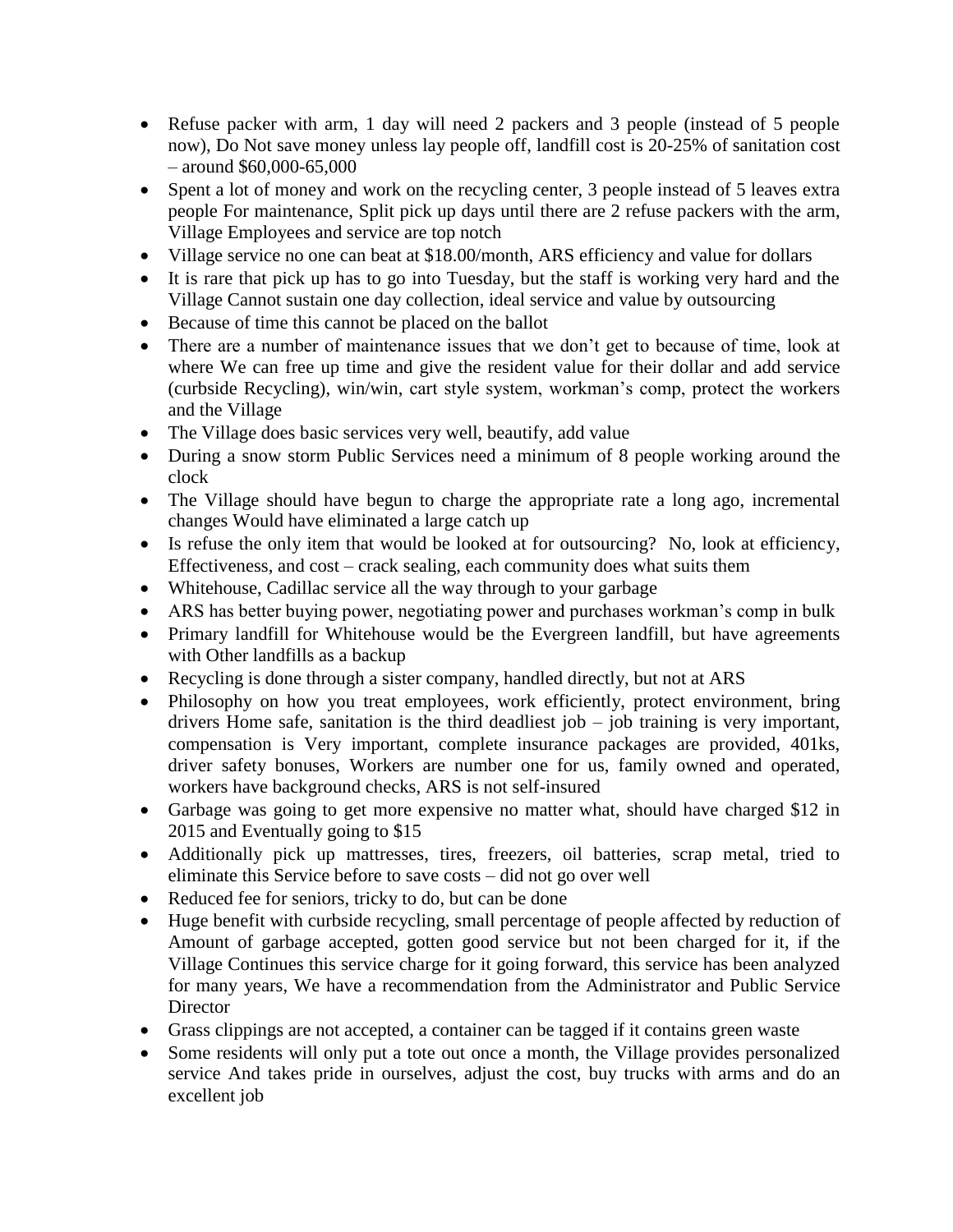- Customer RFID tags count the houses being picked up and notes the time the cart was dumped, Wonderful company with great staff, will be bumps, Totes keep it neater – keep animals out, Calls are answered in the office – not an 800 number, ARS is responsive and don't leave things Unfinished
- If the Village provides extra services charge for it, Cadillac service comes at a price, ARS may not be Cadillac service, but it will be good service, most likely there will be more comments about the price increase than the service
- Skyrocketing costs of improper recycling, loads contaminated a certain percent will be Landfilled, a little more restrictive as to what can be recycled – but then 100% of it will be Recycled, educating the residents, mailers and social media, the current recycling station has Abuse – need continued education
- ARS is following a tough act Cadillac service with TLC by people who care, people expect Responsive service
- Contract is for 5 years with an optional 5 year renewal, \$10.26 fixed subject to fuel surcharge And increased landfill costs (which the Village would be subject to anyway), COLA not to exceed 3%, Village involved in billing, efforts to inform and educate the public
- Blue bags previously used by the Village, picking up spilled trash, cart location
- Contract rate \$10.26, Rate with cart \$11.49, ceiling for cost to trigger renegotiation fuel over \$4 or under \$3, COLA 3% or lower
- Refuse trucks declare as surplus and sell, keep one truck, money to go to the general fund
- Thank you to Lucas County Engineer, Jim Shaw and Michelle Ryder
- Recycling center to remain, a Lucas County facility with no cost to the Village
- Totes are incorporated into the \$11.49/month, credits for residents that already have totes
- Homestead exemption/discount for seniors

Motion by Louann Artiaga, seconded by Frank Billings to recommend to Council to move forward with outsourcing refuse as presented. 4 ayes, 2 nays Rebecca Conklin Kleiboemer, Bill May

The next order of business was to discuss the business property lease for General's Ice cream.

- The Ice Cream store is a downtown attraction
- Mr. Carroll has done a good job
- The lease is not to make money for the Village, lessee pays all taxes and repairs and provides Liability insurance, a recommended 10 year lease with the same terms, repairs are the sole Responsibility of the lessee, \$375.90/month, will remain an ice cream shop for the next 10 Years, fair and reasonable rate
- Look at the COLA seems high

Motion by Rebecca Conklin Kleiboemer, seconded by Mindy Curry to recommend to Council to renew the business property lease for General's ice cream for a period of ten (10) years. 6 ayes

The next order of business was to discuss pickleball and basketball courts in the Village Park.